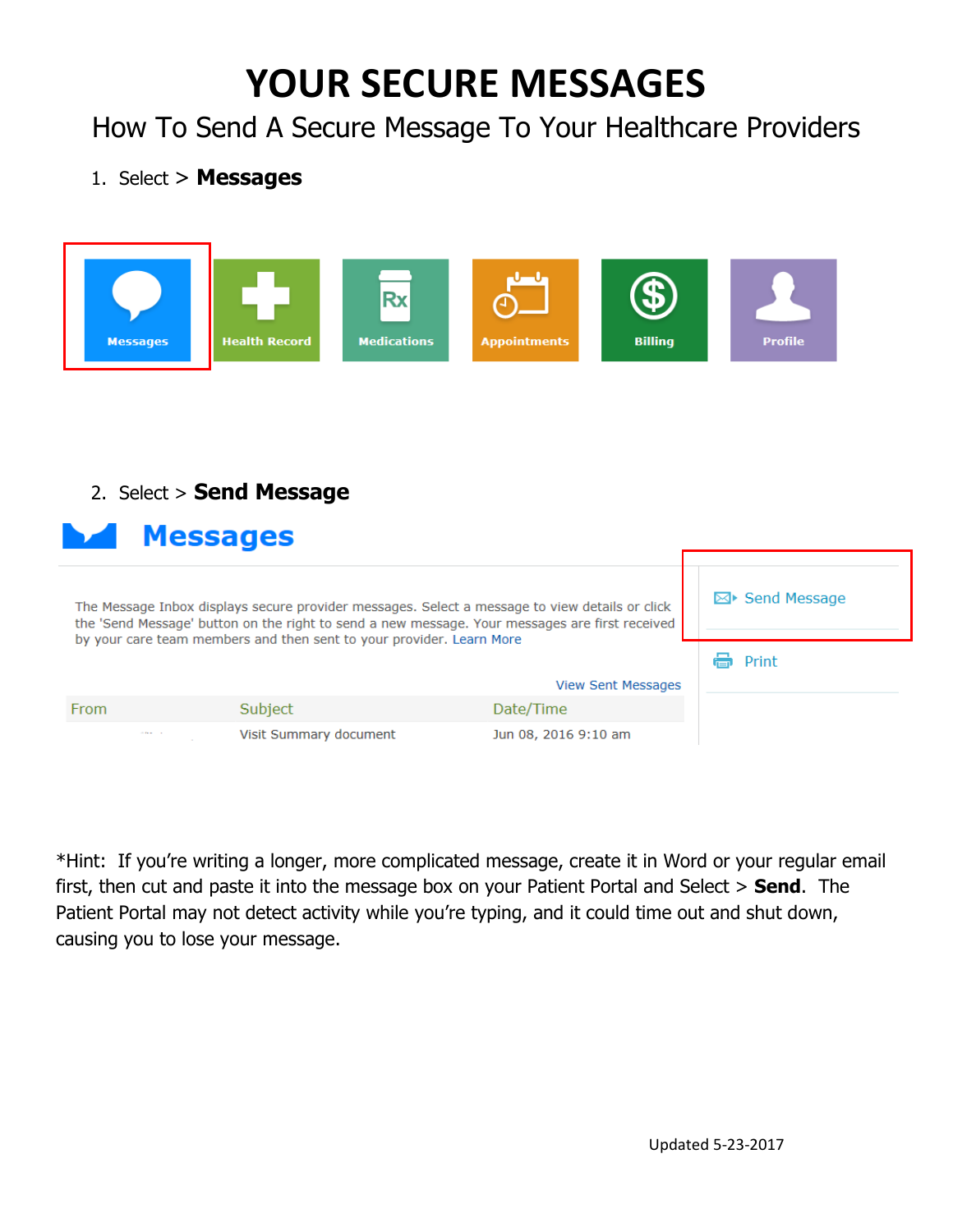3. **PLEASE NOTE!** Select > **V** (down arrow) in your Patient Portal so that you can view all the providers that are available to you for secure messaging. See the next example below. The "**Do Not Submit, Return to Message Inbox**" button lets you change your mind if you don't want to send the email, or if you want to start over; it takes you back to where you started.



4. Choose the provider that you want to send a message to, put the main theme of the message in the subject area, and then type out your message in the big box. When you're done, don't forget to Select > **Send** at the bottom of the page so that your message goes to your provider.